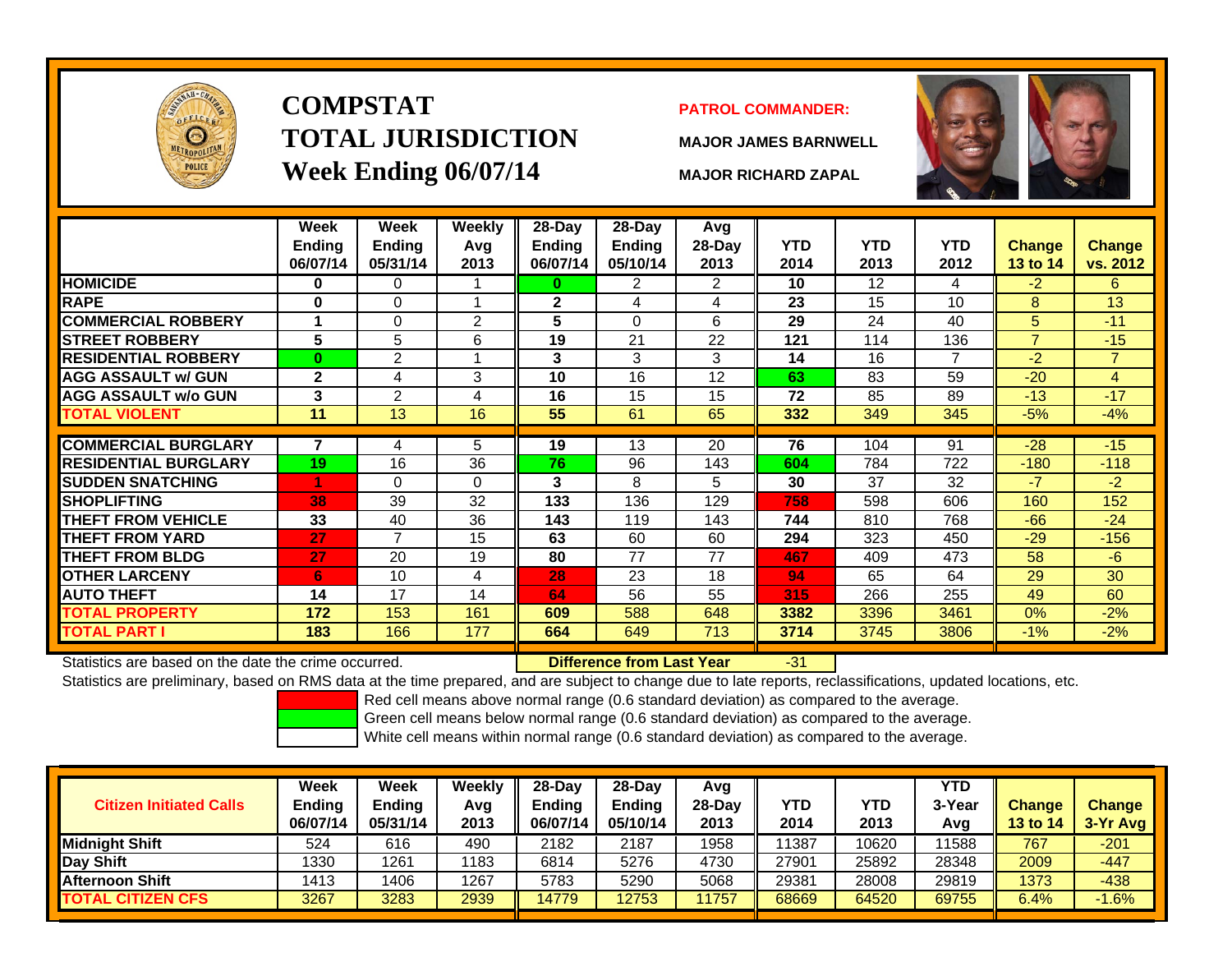

# **COMPSTATWEST CHATHAM PRECINCTWeek Ending 06/07/14**

**PRECINCT COMMANDER:**



**CAPT. CHARLES HALL**

|                             | Week<br><b>Ending</b><br>06/07/14 | Week<br><b>Ending</b><br>05/31/14 | Weeklv<br>Avg<br>2013 | 28-Day<br>Ending<br>06/07/14 | $28-Day$<br><b>Ending</b><br>05/10/14 | Avg<br>28-Day<br>2013 | <b>YTD</b><br>2014 | <b>YTD</b><br>2013 | <b>YTD</b><br>2012 | <b>Change</b><br>13 to 14 | <b>Change</b><br>vs. 2012 |
|-----------------------------|-----------------------------------|-----------------------------------|-----------------------|------------------------------|---------------------------------------|-----------------------|--------------------|--------------------|--------------------|---------------------------|---------------------------|
| <b>HOMICIDE</b>             | 0                                 | $\Omega$                          | $\Omega$              | $\bf{0}$                     | $\Omega$                              | $\Omega$              | 0                  |                    | 0                  | $-1$                      | $\Omega$                  |
| <b>RAPE</b>                 | $\bf{0}$                          | $\Omega$                          | $\Omega$              | $\bf{0}$                     |                                       |                       | 6                  | 3                  | 3                  | 3                         | 3                         |
| <b>COMMERCIAL ROBBERY</b>   | $\bf{0}$                          | $\Omega$                          | $\Omega$              | $\bf{0}$                     | $\Omega$                              |                       | 4                  | 4                  | 7                  | $\mathbf{0}$              | $-3$                      |
| <b>STREET ROBBERY</b>       | $\bf{0}$                          | $\Omega$                          | 0                     | $\bf{0}$                     | $\overline{2}$                        | $\overline{2}$        | 10                 | 13                 | 18                 | $-3$                      | -8                        |
| <b>RESIDENTIAL ROBBERY</b>  | $\bf{0}$                          |                                   | $\Omega$              | $\overline{2}$               | 2                                     |                       | 6                  | 3                  | 0                  | 3                         | 6                         |
| <b>AGG ASSAULT w/ GUN</b>   | $\bf{0}$                          |                                   | $\Omega$              | 1                            |                                       |                       | 5                  | 8                  | $\overline{ }$     | $-3$                      | $-2$                      |
| <b>AGG ASSAULT w/o GUN</b>  | $\bf{0}$                          |                                   |                       |                              | 3                                     | 3                     | 8                  | 11                 | 14                 | $-3$                      | $-6$                      |
| <b>TOTAL VIOLENT</b>        | $\bf{0}$                          | 3                                 | $\overline{2}$        | 4                            | 9                                     | 8                     | 39                 | 43                 | 49                 | $-9%$                     | $-20%$                    |
|                             |                                   |                                   |                       |                              |                                       |                       |                    |                    |                    |                           |                           |
| <b>COMMERCIAL BURGLARY</b>  | $\mathbf{2}$                      |                                   |                       | 5                            | 3                                     | 2                     | 15                 | 12                 | 7                  | 3                         | 8                         |
| <b>RESIDENTIAL BURGLARY</b> | 4                                 | 5                                 | 6                     | 15                           | 21                                    | 25                    | 109                | 123                | 103                | $-14$                     | 6                         |
| <b>SUDDEN SNATCHING</b>     | $\bf{0}$                          | $\Omega$                          | $\Omega$              | $\bf{0}$                     |                                       | 0                     | $\mathbf{2}$       | 0                  | 4                  | $\overline{2}$            | $-2$                      |
| <b>SHOPLIFTING</b>          | 7                                 | $\overline{ }$                    | 3                     | 25                           | 22                                    | 12                    | 105                | 66                 | 54                 | 39                        | 51                        |
| <b>THEFT FROM VEHICLE</b>   | 3                                 | 6                                 | 5                     | 17                           | 19                                    | 21                    | 130                | 101                | 100                | 29                        | 30                        |
| <b>THEFT FROM YARD</b>      |                                   | $\Omega$                          | $\overline{2}$        | 4                            | $\overline{7}$                        | 8                     | 51                 | 41                 | 81                 | 10 <sup>1</sup>           | $-30$                     |
| <b>THEFT FROM BLDG</b>      | 4                                 | 4                                 | 3                     | 13                           | 17                                    | 11                    | 86                 | 55                 | 86                 | 31                        | $\mathbf{0}$              |
| <b>OTHER LARCENY</b>        | $\bf{0}$                          | 3                                 |                       | 6                            | 4                                     | 2                     | 18                 | 7                  | 10                 | 11                        | 8                         |
| <b>AUTO THEFT</b>           | $\bf{0}$                          | 2                                 | 2                     | 5.                           | 12                                    | 9                     | 60                 | 40                 | 33                 | 20                        | 27                        |
| TOTAL PROPERTY              | 21                                | 28                                | 23                    | 90                           | 106                                   | 91                    | 576                | 445                | 478                | 29%                       | 21%                       |
| <b>TOTAL PART</b> I         | 21                                | 31                                | 25                    | 94                           | 115                                   | 99                    | 615                | 488                | 527                | 26%                       | 17%                       |

Statistics are based on the date the crime occurred. **Difference from Last Year** 

127

Statistics are preliminary, based on RMS data at the time prepared, and are subject to change due to late reports, reclassifications, updated locations, etc.

Red cell means above normal range (0.6 standard deviation) as compared to the average.

Green cell means below normal range (0.6 standard deviation) as compared to the average.

| <b>Citizen Initiated Calls</b> | Week<br><b>Ending</b><br>06/07/14 | Week<br><b>Ending</b><br>05/31/14 | Weekly<br>Avg<br>2013 | $28-Day$<br><b>Ending</b><br>06/07/14 | 28-Day<br><b>Ending</b><br>05/10/14 | Avg<br>28-Day<br>2013 | YTD<br>2014 | YTD<br>2013 | <b>YTD</b><br>3-Year<br>Avg | <b>Change</b><br>13 to 14 | <b>Change</b><br>3-Yr Avg |
|--------------------------------|-----------------------------------|-----------------------------------|-----------------------|---------------------------------------|-------------------------------------|-----------------------|-------------|-------------|-----------------------------|---------------------------|---------------------------|
| <b>Midnight Shift</b>          | 103                               | 119                               | 97                    | 433                                   | 396                                 | 389                   | 2262        | 2071        | 2284                        | 191                       | $-22$                     |
| Day Shift                      | 247                               | 242                               | 242                   | 2697                                  | 1092                                | 967                   | 5644        | 5276        | 5678                        | 368                       | $-34$                     |
| <b>Afternoon Shift</b>         | 320                               | 280                               | 259                   | 1240                                  | 962                                 | 1036                  | 6139        | 5672        | 6044                        | 467                       | 95                        |
| <b>TOTAL CITIZEN CFS</b>       | 670                               | 670                               | 598                   | 4370                                  | 2450                                | 2392                  | 14045       | 13019       | 14007                       | 7.9%                      | 0.3%                      |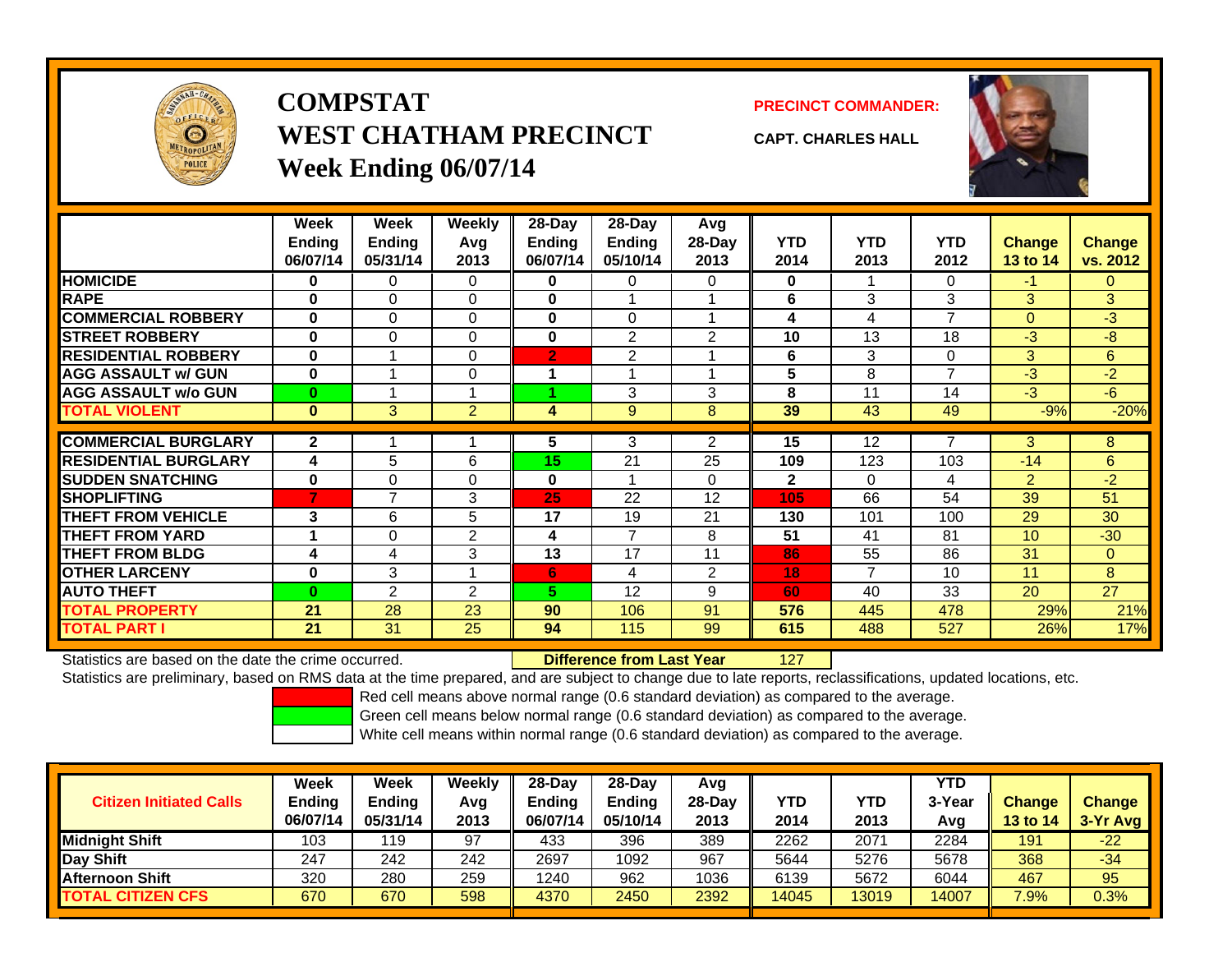

# **COMPSTATDOWNTOWN PRECINCTWeek Ending 06/07/14**

**PRECINCT COMMANDER:**

**CAPT. BEN HERRON**



|                             | Week           | Week     | Weekly         | 28-Day        | 28-Day         | Avg      |            |                |            |                |                |
|-----------------------------|----------------|----------|----------------|---------------|----------------|----------|------------|----------------|------------|----------------|----------------|
|                             | <b>Ending</b>  | Ending   | Avg            | <b>Ending</b> | <b>Ending</b>  | $28-Day$ | <b>YTD</b> | <b>YTD</b>     | <b>YTD</b> | <b>Change</b>  | Change         |
|                             | 06/07/14       | 05/31/14 | 2013           | 06/07/14      | 05/10/14       | 2013     | 2014       | 2013           | 2012       | 13 to 14       | vs. 2012       |
| <b>HOMICIDE</b>             | 0              | 0        | $\Omega$       | 0             | 0              |          |            | 4              | 0          | $-3$           |                |
| <b>RAPE</b>                 | $\bf{0}$       | $\Omega$ | 0              | 0             | 0              |          | 4          | 4              | 3          | $\Omega$       |                |
| <b>COMMERCIAL ROBBERY</b>   | $\bf{0}$       | $\Omega$ | 0              |               | $\Omega$       |          | 4          | $\overline{2}$ | 6          | $\overline{2}$ | $-2$           |
| <b>STREET ROBBERY</b>       | 1              | 2        | 2              | 5             | 4              | 8        | 27         | 44             | 44         | $-17$          | $-17$          |
| <b>RESIDENTIAL ROBBERY</b>  | $\bf{0}$       | $\Omega$ | $\Omega$       | 0             | 0              |          | $\bf{0}$   | 4              | 2          | -4             | $-2$           |
| <b>AGG ASSAULT w/ GUN</b>   | $\bf{0}$       |          |                | $\mathbf{2}$  |                | 3        | 13         | 20             | 11         | $-7$           | $\overline{2}$ |
| <b>AGG ASSAULT w/o GUN</b>  | 1              |          |                | 5             | 2              | 4        | 22         | 19             | 25         | 3              | $-3$           |
| <b>TOTAL VIOLENT</b>        | $\overline{2}$ | 4        | 4              | 13            | $\overline{7}$ | 18       | 71         | 97             | 91         | $-27%$         | $-22%$         |
| <b>COMMERCIAL BURGLARY</b>  | $\overline{2}$ | 0        |                |               | 3              | 3        | 14         | 10             | 16         | 4              | $-2$           |
|                             |                |          |                | 4             |                |          |            |                |            |                |                |
| <b>RESIDENTIAL BURGLARY</b> | $\bf{0}$       |          | 3              | 4             | 8              | 13       | 47         | 77             | 71         | $-30$          | $-24$          |
| <b>SUDDEN SNATCHING</b>     | $\bf{0}$       | $\Omega$ | 0              | $\bf{0}$      |                | 2        | 9          | 19             | 14         | $-10^{-}$      | $-5$           |
| <b>SHOPLIFTING</b>          | 4              | 3        | 4              | 15            | 16             | 17       | 104        | 70             | 55         | 34             | 49             |
| <b>THEFT FROM VEHICLE</b>   | 13             | 10       | $\overline{ }$ | 42            | 38             | 29       | 191        | 162            | 173        | 29             | 18             |
| <b>THEFT FROM YARD</b>      | 7              | 0        | 4              | 15            | 25             | 18       | 81         | 102            | 97         | $-21$          | $-16$          |
| <b>THEFT FROM BLDG</b>      | 5              | 4        | 4              | 13            | 23             | 15       | 110        | 73             | 109        | 37             |                |
| <b>OTHER LARCENY</b>        | $\overline{2}$ | 2        | $\overline{A}$ | 8             | 9              | 4        | 23         | 17             | 14         | 6              | 9              |
| <b>AUTO THEFT</b>           | $\mathbf{2}$   | 6        | $\overline{2}$ | 19            | 8              | 9        | 54         | 47             | 44         | $\overline{7}$ | 10             |
| <b>TOTAL PROPERTY</b>       | 35             | 26       | 27             | 120           | 131            | 110      | 633        | 577            | 593        | 10%            | 7%             |
| <b>TOTAL PART I</b>         | 37             | 30       | 31             | 133           | 138            | 128      | 704        | 674            | 684        | 4%             | 3%             |

Statistics are based on the date the crime occurred. **Difference from Last Year** 

30

Statistics are preliminary, based on RMS data at the time prepared, and are subject to change due to late reports, reclassifications, updated locations, etc.

Red cell means above normal range (0.6 standard deviation) as compared to the average.

Green cell means below normal range (0.6 standard deviation) as compared to the average.

| <b>Citizen Initiated Calls</b> | Week<br><b>Ending</b><br>06/07/14 | <b>Week</b><br><b>Ending</b><br>05/31/14 | Weekly<br>Avg<br>2013 | 28-Day<br>Ending<br>06/07/14 | 28-Dav<br><b>Ending</b><br>05/10/14 | Avg<br>28-Dav<br>2013 | YTD<br>2014 | YTD<br>2013 | YTD<br>3-Yea<br>Avg | <b>Change</b><br><b>13 to 14</b> | <b>Change</b><br>3-Yr Avg |
|--------------------------------|-----------------------------------|------------------------------------------|-----------------------|------------------------------|-------------------------------------|-----------------------|-------------|-------------|---------------------|----------------------------------|---------------------------|
| Midniaht Shift                 | 108                               | 46                                       | 107                   | 484                          | 454                                 | 428                   | 2546        | 2427        | 2617                | 119                              | $-71$                     |
| Day Shift                      | 240                               | 226                                      | 208                   | 916                          | 908                                 | 832                   | 4803        | 4644        | 4944                | 159                              | $-141$                    |
| <b>Afternoon Shift</b>         | 227                               | 247                                      | 226                   | 1026                         | 962                                 | 905                   | 5352        | 5036        | 5318                | 316                              | 34                        |
| <b>TOTAL CITIZEN CFS</b>       | 575                               | 619                                      | 541                   | 2426                         | 2324                                | 2165                  | 12701       | 12107       | 12879               | 4.9%                             | $-1.4%$                   |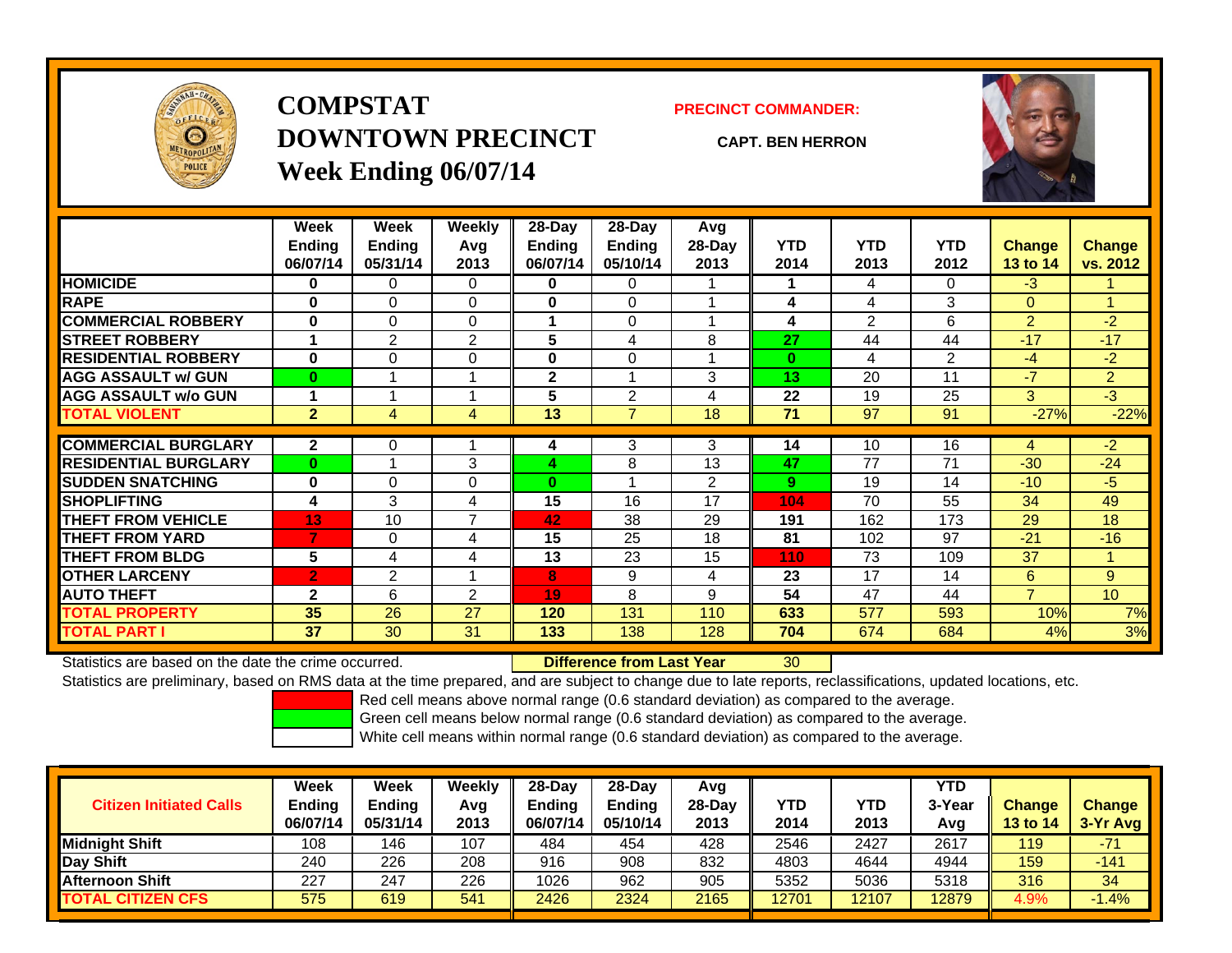

# **COMPSTATCENTRAL PRECINCT CAPT. DEVONN ADAMSWeek Ending 06/07/14**

**PRECINCT COMMANDER:**



|                             | Week<br><b>Ending</b><br>06/07/14 | Week<br><b>Ending</b><br>05/31/14 | Weekly<br>Avg<br>2013 | $28-Day$<br><b>Ending</b><br>06/07/14 | $28-Day$<br><b>Endina</b><br>05/10/14 | Avg<br>28-Day<br>2013 | <b>YTD</b><br>2014 | <b>YTD</b><br>2013 | <b>YTD</b><br>2012 | <b>Change</b><br>13 to 14 | <b>Change</b><br>vs. 2012 |
|-----------------------------|-----------------------------------|-----------------------------------|-----------------------|---------------------------------------|---------------------------------------|-----------------------|--------------------|--------------------|--------------------|---------------------------|---------------------------|
| <b>HOMICIDE</b>             | 0                                 | $\Omega$                          | 0                     | $\bf{0}$                              | 2                                     |                       | 7                  | 3                  | 3                  | 4                         | 4                         |
| <b>RAPE</b>                 | 0                                 | $\Omega$                          | 0                     | 0                                     |                                       | 0                     | 6                  | 3                  | 0                  | 3                         | 6                         |
| <b>COMMERCIAL ROBBERY</b>   | $\bf{0}$                          | $\Omega$                          | 0                     | 4                                     | $\Omega$                              |                       | 8                  | 5                  | 7                  | 3                         |                           |
| <b>STREET ROBBERY</b>       | $\mathbf{2}$                      | 2                                 |                       | 10                                    | 9                                     | 5                     | 46                 | 28                 | 33                 | 18                        | 13                        |
| <b>RESIDENTIAL ROBBERY</b>  | $\bf{0}$                          |                                   | 0                     | 1                                     | $\Omega$                              |                       |                    | 3                  | 3                  | $-2$                      | $-2$                      |
| <b>AGG ASSAULT w/ GUN</b>   | $\overline{2}$                    | $\Omega$                          |                       | 4                                     | 5                                     | 4                     | 25                 | 25                 | 19                 | $\Omega$                  | 6                         |
| <b>AGG ASSAULT w/o GUN</b>  | $\bf{0}$                          | $\Omega$                          |                       | 5                                     | 3                                     | 4                     | 17                 | 28                 | 19                 | $-11$                     | $-2$                      |
| <b>TOTAL VIOLENT</b>        | 4                                 | 3                                 | 4                     | 21                                    | 20                                    | 17                    | 110                | 95                 | 84                 | 16%                       | 31%                       |
| <b>COMMERCIAL BURGLARY</b>  |                                   | $\overline{2}$                    | 2                     | 6                                     | $\overline{2}$                        | 7                     | 18                 | 36                 | 17                 | $-18$                     |                           |
| <b>RESIDENTIAL BURGLARY</b> | 5.                                | 5                                 | 9                     | 26                                    | 31                                    | 37                    | 189                | 214                | 207                | $-25$                     | $-18$                     |
| <b>ISUDDEN SNATCHING</b>    | 4                                 | $\Omega$                          | 0                     |                                       | $\overline{\phantom{a}}$              | и                     | 4                  | 6                  | 6                  | $-2$                      | $-2$                      |
| <b>SHOPLIFTING</b>          |                                   |                                   | $\overline{2}$        | $\overline{\phantom{a}}$              | 7                                     | 8                     | 44                 | 43                 | 14                 | 1                         | 30                        |
| <b>THEFT FROM VEHICLE</b>   | 3                                 | 12                                | 9                     | 37                                    | 25                                    | 36                    | 175                | 188                | 193                | $-13$                     | $-18$                     |
| <b>THEFT FROM YARD</b>      | $\overline{9}$                    | 4                                 | 4                     | 25                                    | 11                                    | 16                    | 71                 | 80                 | 111                | $-9$                      | $-40$                     |
| <b>THEFT FROM BLDG</b>      | 6                                 | 5                                 | 4                     | 25                                    | 12                                    | 17                    | 92                 | 95                 | 83                 | $-3$                      | 9                         |
| <b>OTHER LARCENY</b>        | 1                                 | 2                                 |                       | 3                                     | $\overline{2}$                        | 4                     | 12                 | 11                 | 9                  |                           | 3                         |
| <b>AUTO THEFT</b>           | 6                                 | 7                                 | 4                     | 22                                    | 15                                    | 17                    | 110                | 71                 | 62                 | 39                        | 48                        |
| <b>TOTAL PROPERTY</b>       | 33                                | 38                                | 35                    | 152                                   | 106                                   | 142                   | 715                | 744                | 702                | $-4%$                     | 2%                        |
| <b>TOTAL PART I</b>         | 37                                | 41                                | 39                    | 173                                   | 126                                   | 159                   | 825                | 839                | 786                | $-2%$                     | 5%                        |

Statistics are based on the date the crime occurred. **Difference from Last Year** 

 $-14$ 

Statistics are preliminary, based on RMS data at the time prepared, and are subject to change due to late reports, reclassifications, updated locations, etc.

Red cell means above normal range (0.6 standard deviation) as compared to the average.

Green cell means below normal range (0.6 standard deviation) as compared to the average.

| <b>Citizen Initiated Calls</b> | Week<br><b>Ending</b><br>06/07/14 | <b>Week</b><br><b>Endina</b><br>05/31/14 | Weekly<br>Avg<br>2013 | 28-Day<br>Ending<br>06/07/14 | 28-Dav<br><b>Ending</b><br>05/10/14 | Avg<br>28-Day<br>2013 | YTD<br>2014 | YTD<br>2013 | YTD<br>3-Yea<br>Avg | <b>Change</b><br><b>13 to 14</b> | <b>Change</b><br>3-Yr Avg |
|--------------------------------|-----------------------------------|------------------------------------------|-----------------------|------------------------------|-------------------------------------|-----------------------|-------------|-------------|---------------------|----------------------------------|---------------------------|
| Midniaht Shift                 | 116                               | 46                                       | 105                   | 511                          | 453                                 | 419                   | 2450        | 2305        | 2509                | 145                              | $-59$                     |
| Day Shift                      | 281                               | 287                                      | 249                   | 1120                         | 1052                                | 996                   | 5963        | 5474        | 5677                | 489                              | 286                       |
| <b>Afternoon Shift</b>         | 282                               | 329                                      | 263                   | 1232                         | 1150                                | 1050                  | 6036        | 5920        | 6328                | 116                              | $-292$                    |
| <b>TOTAL CITIZEN CFS</b>       | 679                               | 762                                      | 616                   | 2863                         | 2655                                | 2465                  | 14449       | 3699        | 14514               | 5.5%                             | $-0.4%$                   |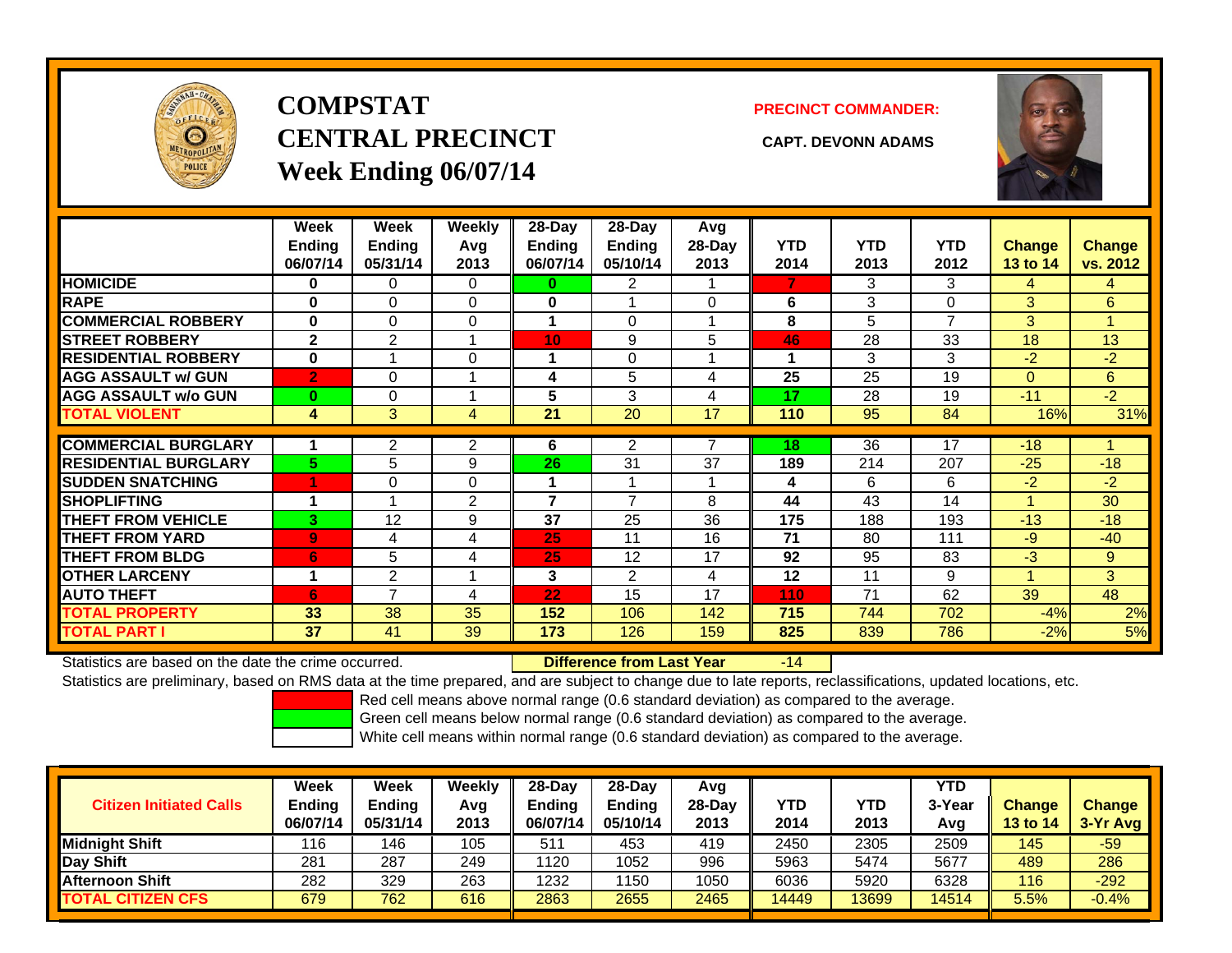

#### **COMPSTATSOUTHSIDE PRECINCT** CAPT. TERRY SHOOP **Week Ending 06/07/14**

#### **PRECINCT COMMANDER:**



|                             | Week<br>Ending<br>06/07/14 | <b>Week</b><br><b>Ending</b><br>05/31/14 | Weekly<br>Avg<br>2013 | 28-Day<br>Ending<br>06/07/14 | 28-Day<br><b>Ending</b><br>05/10/14 | Avg<br>28-Day<br>2013 | <b>YTD</b><br>2014 | <b>YTD</b><br>2013 | <b>YTD</b><br>2012 | <b>Change</b><br>13 to 14 | <b>Change</b><br>vs. 2012 |
|-----------------------------|----------------------------|------------------------------------------|-----------------------|------------------------------|-------------------------------------|-----------------------|--------------------|--------------------|--------------------|---------------------------|---------------------------|
| <b>HOMICIDE</b>             | $\bf{0}$                   | 0                                        | 0                     | 0                            | 0                                   | $\Omega$              | $\mathbf 0$        | 2                  | 0                  | $-2$                      | 0                         |
| <b>RAPE</b>                 | $\bf{0}$                   | $\Omega$                                 | $\Omega$              | $\bf{0}$                     | 0                                   |                       |                    | $\overline{2}$     | $\overline{2}$     | $-1$                      | $-1$                      |
| <b>COMMERCIAL ROBBERY</b>   | 1                          | $\Omega$                                 | 0                     | 3                            | $\Omega$                            | 2                     | 9                  | $\overline{7}$     | 17                 | $\overline{2}$            | -8                        |
| <b>STREET ROBBERY</b>       | <b>[2]</b>                 |                                          |                       | 4                            | 3                                   | 3                     | 21                 | 10                 | 24                 | 11                        | $-3$                      |
| <b>RESIDENTIAL ROBBERY</b>  | $\bf{0}$                   | $\Omega$                                 | 0                     | $\bf{0}$                     | 0                                   |                       | 5                  | 2                  | 2                  | 3                         | 3                         |
| <b>AGG ASSAULT w/ GUN</b>   | $\bf{0}$                   |                                          | 0                     |                              | 0                                   |                       | 4                  | 8                  | $\overline{ }$     | $-4$                      | $-3$                      |
| <b>AGG ASSAULT w/o GUN</b>  |                            | $\Omega$                                 | 0                     |                              | 4                                   | $\overline{2}$        | 8                  | 17                 | 16                 | $-9$                      | $-8$                      |
| <b>TOTAL VIOLENT</b>        | 4                          | $\overline{2}$                           | $\overline{2}$        | 9                            | $\overline{7}$                      | 10                    | 48                 | 48                 | 68                 | 0%                        | $-29%$                    |
|                             |                            |                                          |                       |                              |                                     |                       |                    |                    |                    |                           |                           |
| <b>COMMERCIAL BURGLARY</b>  |                            |                                          |                       | $\mathbf{2}$                 | 4                                   | 4                     | 17                 | 28                 | 37                 | $-11$                     | $-20$                     |
| <b>RESIDENTIAL BURGLARY</b> | 5                          | 2                                        | 8                     | 14                           | 19                                  | 31                    | 103                | 169                | 170                | $-66$                     | $-67$                     |
| <b>SUDDEN SNATCHING</b>     | $\bf{0}$                   | $\Omega$                                 | $\Omega$              | $\overline{2}$               |                                     | и                     | 7                  | 6                  | 5                  | 1                         | $\overline{2}$            |
| <b>SHOPLIFTING</b>          | 19                         | 19                                       | 15                    | 57                           | 47                                  | 58                    | 310                | 283                | 331                | 27                        | $-21$                     |
| <b>THEFT FROM VEHICLE</b>   | 7                          | 7                                        | $\overline{7}$        | 26                           | 14                                  | 28                    | 129                | 192                | 146                | $-63$                     | $-17$                     |
| <b>THEFT FROM YARD</b>      | 3                          | 3                                        | $\overline{2}$        | 9                            | 8                                   | 8                     | 45                 | 43                 | 84                 | $\overline{2}$            | $-39$                     |
| <b>THEFT FROM BLDG</b>      | 6                          | $\overline{2}$                           | 5                     | 14                           | 10                                  | 19                    | 76                 | 107                | 112                | $-31$                     | $-36$                     |
| <b>OTHER LARCENY</b>        |                            | $\Omega$                                 |                       | 4                            | 2                                   | 4                     | 15                 | 20                 | 10                 | $-5$                      | 5.                        |
| <b>AUTO THEFT</b>           | 3                          |                                          | 2                     | 8                            | 8                                   | 9                     | 41                 | 57                 | 69                 | $-16$                     | $-28$                     |
| <b>TOTAL PROPERTY</b>       | 45                         | 35                                       | 40                    | 136                          | 113                                 | 163                   | 743                | 905                | 964                | $-18%$                    | $-23%$                    |
| <b>TOTAL PART I</b>         | 49                         | 37                                       | 43                    | 145                          | 120                                 | 173                   | 791                | 953                | 1032               | $-17%$                    | $-23%$                    |

Statistics are based on the date the crime occurred. **Difference from Last Year** 

r -162

Statistics are preliminary, based on RMS data at the time prepared, and are subject to change due to late reports, reclassifications, updated locations, etc.

Red cell means above normal range (0.6 standard deviation) as compared to the average.

Green cell means below normal range (0.6 standard deviation) as compared to the average.

| <b>Citizen Initiated Calls</b> | Week<br><b>Ending</b><br>06/07/14 | Week<br><b>Ending</b><br>05/31/14 | Weekly<br>Avg<br>2013 | $28-Dav$<br><b>Ending</b><br>06/07/14 | $28-Day$<br><b>Ending</b><br>05/10/14 | Avg<br>$28-Day$<br>2013 | YTD<br>2014 | YTD<br>2013 | <b>YTD</b><br>3-Year<br>Avg | Change<br><b>13 to 14</b> | <b>Change</b><br>3-Yr Avg |
|--------------------------------|-----------------------------------|-----------------------------------|-----------------------|---------------------------------------|---------------------------------------|-------------------------|-------------|-------------|-----------------------------|---------------------------|---------------------------|
| <b>Midnight Shift</b>          | 89                                | 93                                | 86                    | 353                                   | 442                                   | 343                     | 1969        | 1833        | 1992                        | 136                       | $-23$                     |
| Day Shift                      | 279                               | 253                               | 238                   | 1042                                  | 1112                                  | 950                     | 5633        | 5142        | 5677                        | 491                       | $-44$                     |
| <b>Afternoon Shift</b>         | 286                               | 260                               | 244                   | 1073                                  | 988                                   | 976                     | 5547        | 5282        | 5642                        | 265                       | $-95$                     |
| <b>TOTAL CITIZEN CFS</b>       | 654                               | 606                               | 567                   | 2468                                  | 2542                                  | 2269                    | 13149       | 2257        | 13311                       | 7.3%                      | $-1.2%$                   |